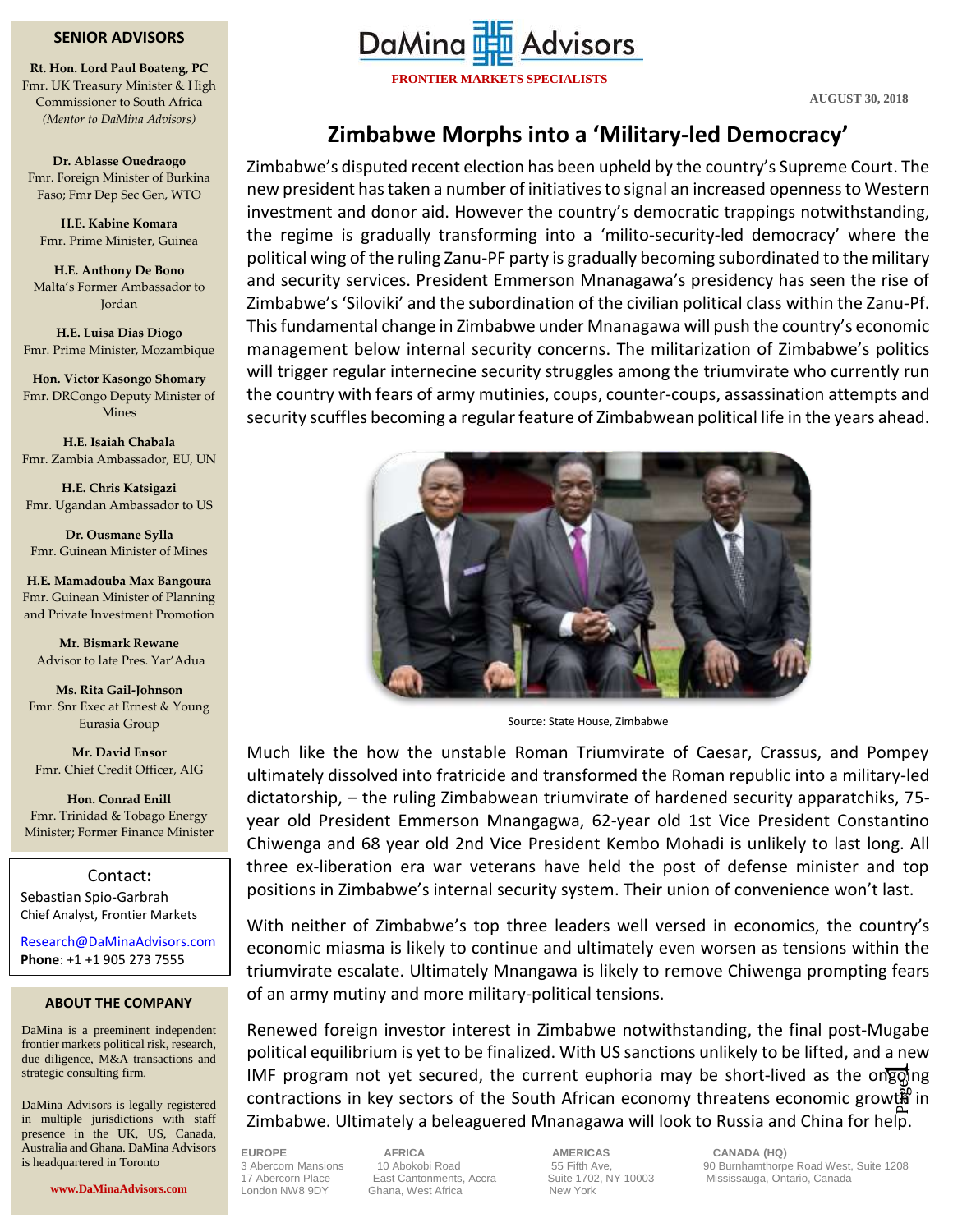

Source: UN Stats/ DaMina Advisors

Page  $\mathrel{\sim}$